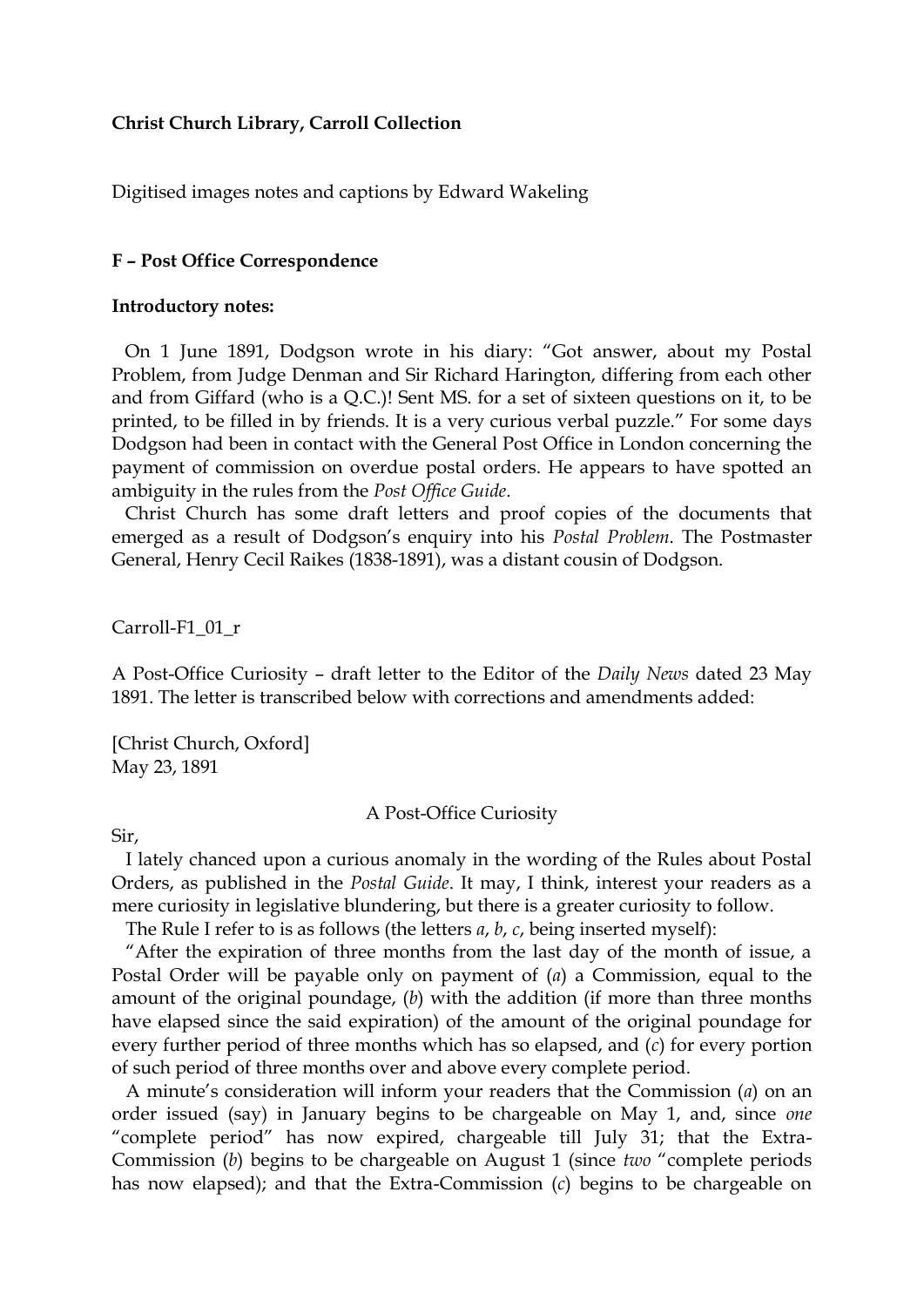August 2 (since a "portion" of a period of three months over and above these two "complete periods," has now expired, and continues to be chargeable till November 1, the day after which things go on normally, with a rise of a fresh Extra-Commission every three months.

 The anomalous result (which no doubt out legislators did not foresee) is that there are three consecutive days (they are, in this case, July 31, August 1 and August 2) on which there are three different charges instead of (what they no doubt intended) the extra-charge rising only once in every three months.

 In making this extraordinary Rule, our legislators probably believed that they were acting in accordance with the principle of Cab-Fares, by which an extra sixpence is due for every additional mile, or fraction of a mile: overlooking the fact that this charge for a fractional distance occurs in the very *first* distance. If you drive a single yard, it counts as a fraction of the first two miles, and is charged a shilling. But, in the present case, the charge for a fractional period only occurs after two complete periods have elapsed. Hence comes the startling result.

 The "greater curiosity," which I promised, consists of the correspondence I have had with the Officials of the G. P. O.

 In answer to my first letter, pointing out the above anomaly, I received a letter containing the following words. "The Applicant would appear to have assumed that the Commission on an overdue Postal Order is renewable for each day that the Order is overdue. Such, however, is not the case." He then copies out the Rule I have already quoted, and adds "Example. £1 Postal Order. Date of issue, January 6. Date of payment, September 6. Extra Commission payable 3*d*." (This was a mistake: the charge would be 4½*d*., being 3 Extra-Commissions for 2 "complete periods" of 3 months and a "portion" consisting of a month and 6 days, over and above the 2 "complete periods").

 I wrote again, explaining all this, and inviting my correspondent to give the dates at which the 3 successive Commissions would begin, and cease, to be chargeable, on a £1 order issued January 31.

In answer to this I received a letter containing the following words.

 "The Example given" (in his previous letter) "has been examined and found to be correct. The Extra Commission, payable on a £1 Postal Order issued on any day in January and presented for payment on any day between August 1 and October 31 would be 3*d*." He then fills in the dates, as I had invited him to do, as follows. "The 1½*d*. charge would begin on May 1" (right), "and cease on July 31" (right). "The 3*d*. charge would begin on August 1"(right), "and cease on October 31" (wrong, should be August 1 again). "The 4½*d*. charge would begin on November 1" (wrong: should be August 2), "and cease on January 31" (wrong: should be November 1). He concludes thus. "You will observe that the period, during which the extra-charge would be 3*d*., is stated as August 1 to October 31, and that it is not limited to August 1, as shown in the example given in your letter. The point is that the Commission does not increase until after the expiration of each period of three complete calendar months, and therefore cannot increase twice within any three consecutive months." (Thus he entirely ignores clause (*c*) in the Rule I have quoted).

 Permit me to add that the Officials of the G. P. O. have shown themselves, in all communications I have had with them, prompt, painstaking, and courteous. In fact,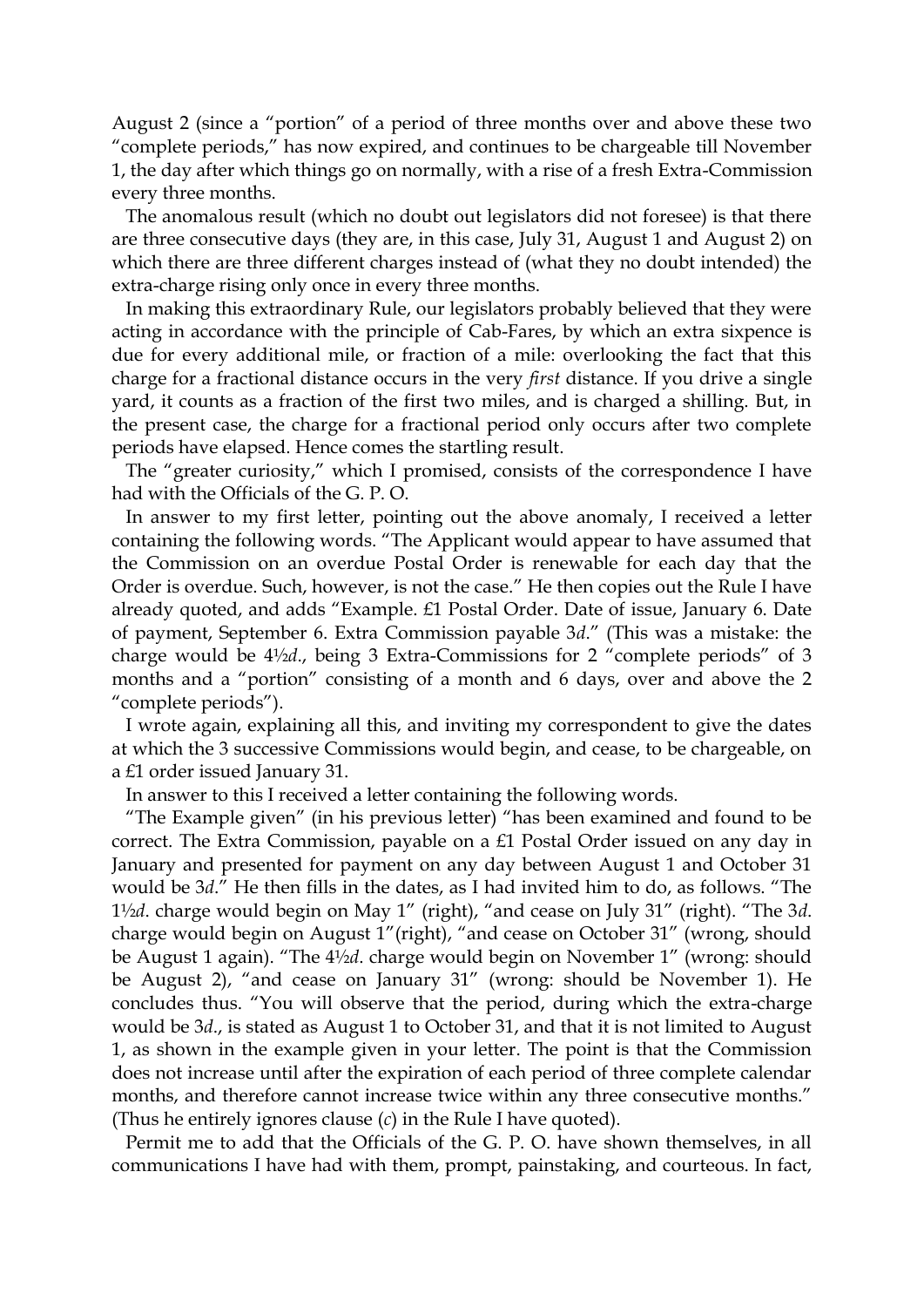if only they understood the Rules of the Department to which they belong, they would leave nothing to be desired.

 I am, Sir, your obedient servant, Charles L. Dodgson, Student of Christ Church, Oxford.

Dodgson originally intended to send the letter signed by his pseudonym, Lewis Carroll, but finally chose to use his real name.

Carroll-F1\_01\_v

Verso is blank

Carroll-F1\_02\_r

Continuation of draft letter to the Editor of the *Daily News* dated 23 May 1891.

Carroll-F1\_02\_v

Additional notes for the draft letter to the Editor of the *Daily News* dated 23 May 1891.

Carroll-F1\_03\_r

Continuation of draft letter to the Editor of the *Daily News* dated 23 May 1891.

Carroll-F1\_03\_v

Verso is blank

Carroll-F1\_04\_r

Continuation of draft letter to the Editor of the *Daily News* dated 23 May 1891.

Carroll-F1\_04\_v

Verso is blank

Carroll-F1\_05\_r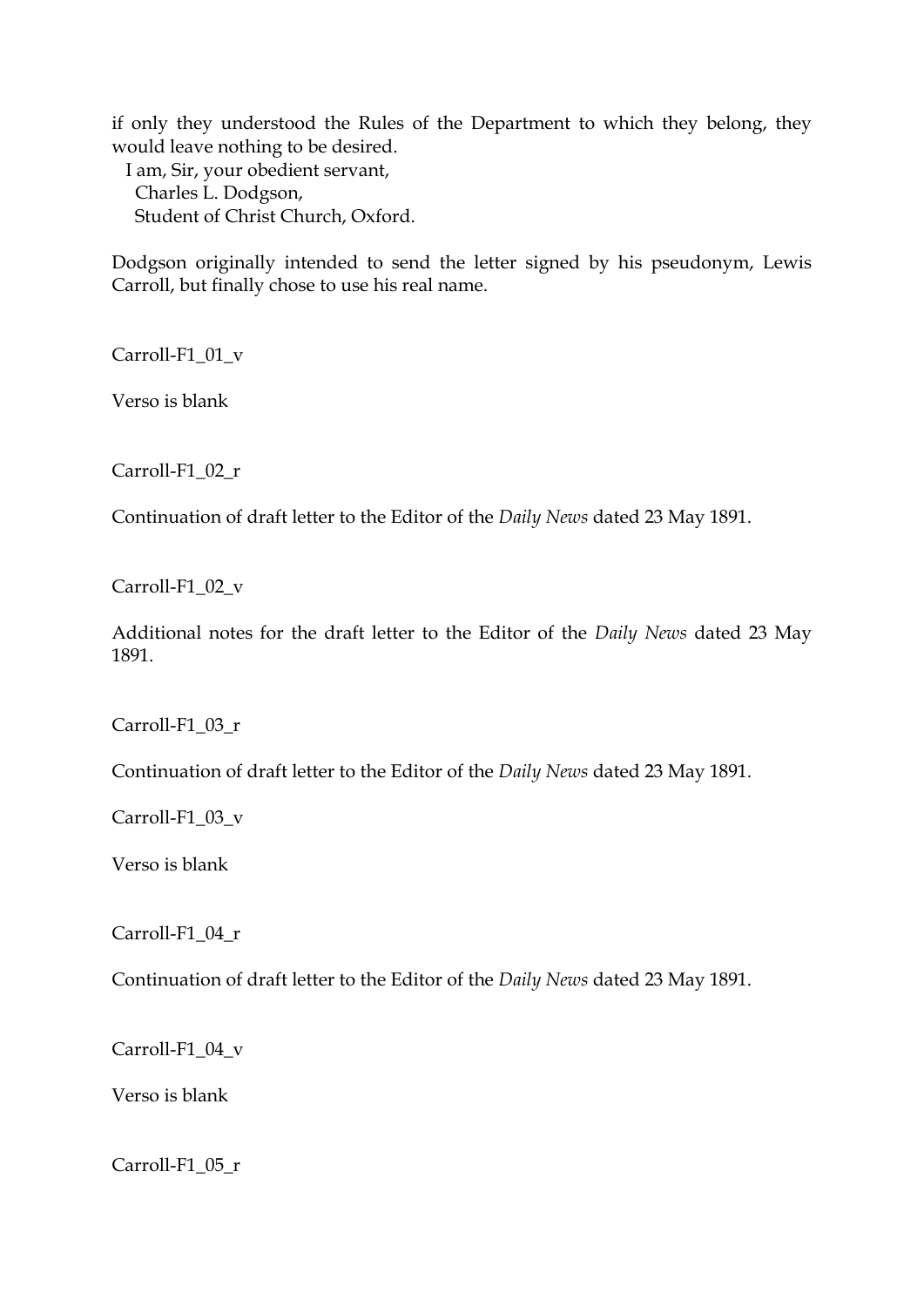Final part of draft letter to the Editor of the *Daily News* dated 23 May 1891.

Carroll-F1\_05\_v

Verso is blank

Carroll-F2\_r

Draft letter to the Post Office dated 8 May 1891 with correspondence number 74242. The letter is transcribed below together with the response from the G. P. O.:

Christ Church, Oxford, May 8, 1891

Mr. C. L. Dodgson is much obliged for the "Memorandum" dated May 2.

 Mr. Dodgson had *not* assumed that the Commission on an overdue Postal Order is renewable for each day that the order is overdue"; but merely that a series of *three* consecutive days can be found on which the charges for an overdue Postal Order for 20/- would be 1½*d.*, 3*d.*, 4½*d.*

 The "Memorandum" gives, as an example, a £1 Postal Order, issued on Jan. 6 /90, and paid Sep. 6 /90; and *states that the extra Commission would be 3d.* This is a mistake. The time elapsed is *8* months, and contains the following portions:

(1) a complete 3 months and 26 days original charge 1½*d.*

(2) a second ditto 1½*d.*

(3) a portion of 3 months extra Commission 1½*d.*

total 4½*d.*

 The choice of "Jan. 6" and "Sep. 6" looks as if the writer thought the first 3 months would be reckoned from Jan. *6* to Ap. *6*. This also would be a mistake. It would be reckoned from Jan. *31* to Ap. *30*.

 If the writer will fill in the dates in the table given over leaf, the result will perhaps surprise him.

| Date of issue or Order for                     |          | Jan. 31 |
|------------------------------------------------|----------|---------|
| $20/-$                                         |          |         |
| Period during which the first day              |          | May $1$ |
| extra charge would be 1½ <i>d</i> .            | last day | July 31 |
| Period during which the first day              |          | Aug. 1  |
| extra charge would be 3d.                      | last day | Oct. 31 |
| Period during which the extr $\vert$ first day |          | Nov.1   |
| charge would be 41/2d.                         | last day | Jan. 31 |
|                                                |          |         |

Memorandum No. 2 (not in Dodgson's hand)

 The figures have been filled in as suggested. The example given in Memorandum No. 1 has been examined and found to be correct. The extra Commission payable on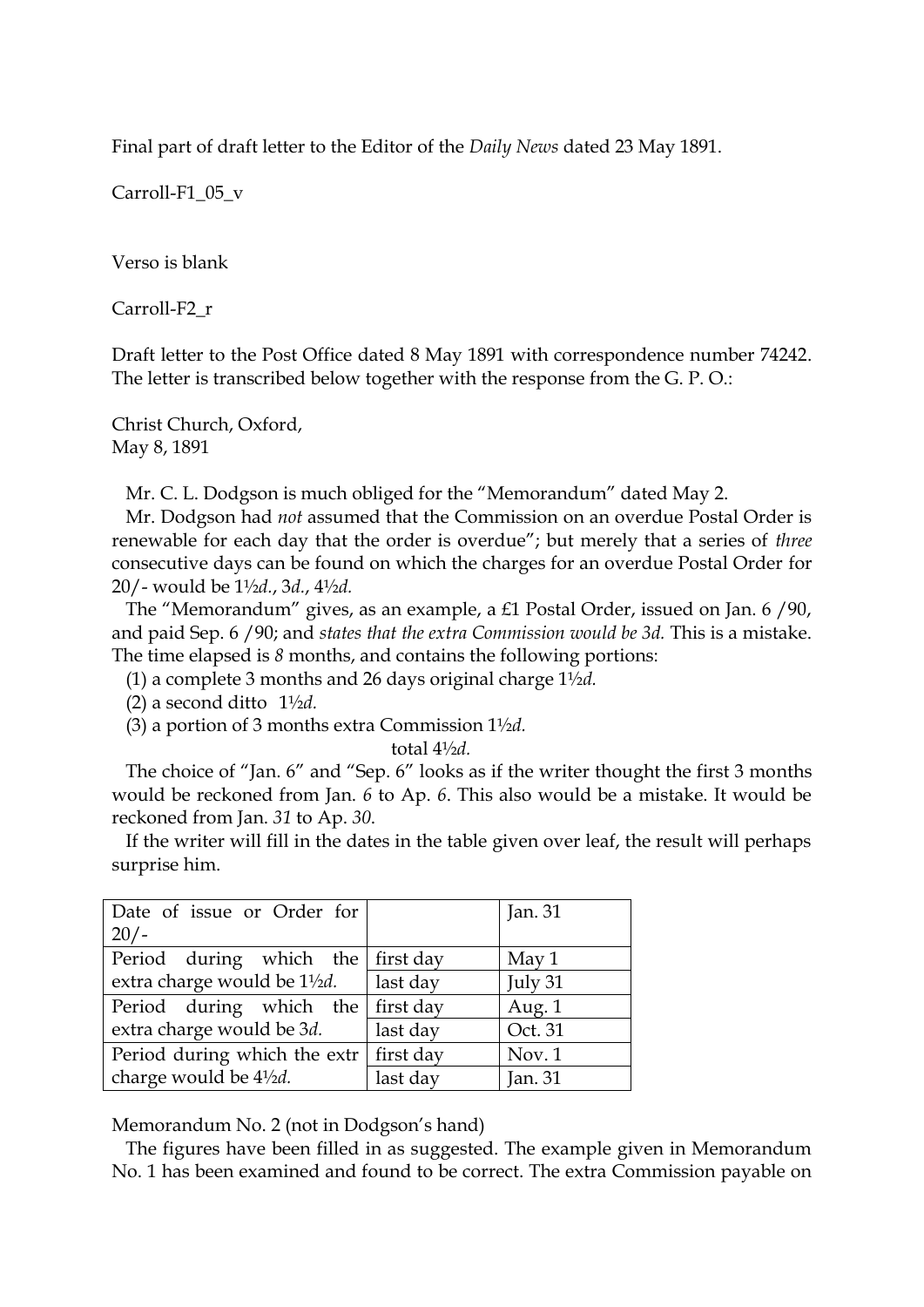a 20/- Postal Order issued on any day in January and presented for payment on any day between 1st August and the 31st of October would be 3*d.*

General Post Office 19 May 1891

Carroll-F2\_v

Continuation of draft letter to the Post Office dated 8 May 1891 with correspondence number 74242

Carroll-F3\_1\_r

A draft manuscript version of A Postal Problem dated 1 June 1891 with correspondence number 74440

A POSTAL PROBLEM

June 1891

The Rule, for Commissions chargeable on overdue Postal Orders, is given in the "Post Office Guide," in these words (it is here divided, for convenience of reference, into 3 clauses):–

"(a) After the expiration of 3 months from the last day of the month of issue, a Postal Order will be payable only on payment of a Commission, equal to the amount of the original poundage

"(b) with the addition (if more than 3 months have elapsed since the said expiration) of the amount of the original poundage for every further period of 3 months which has so elapsed

"(c) and for every portion of any such period of 3 months over and above every complete period."

======== You are requested to answer the following questions, in reference to a Postal Order for 10/. (on which the 'original poundage' would be 1*d*.) issued during the month of January, so that the 1st 'period' would consist of the months February, March, April; the 2nd of the months May, June, July; and the 3rd of the months August, September, October.

(1) Supposing the Rule to consist of clause (a) only, on what day would a 'Commission' begin to be chargeable? [ ]

(2) What would be its amount? [ ]

(3) Supposing the Rule to consist of clauses (a) and (b), on what day would the lowest 'Commission' begin to be chargeable? [

========

(4) What would be its amount? [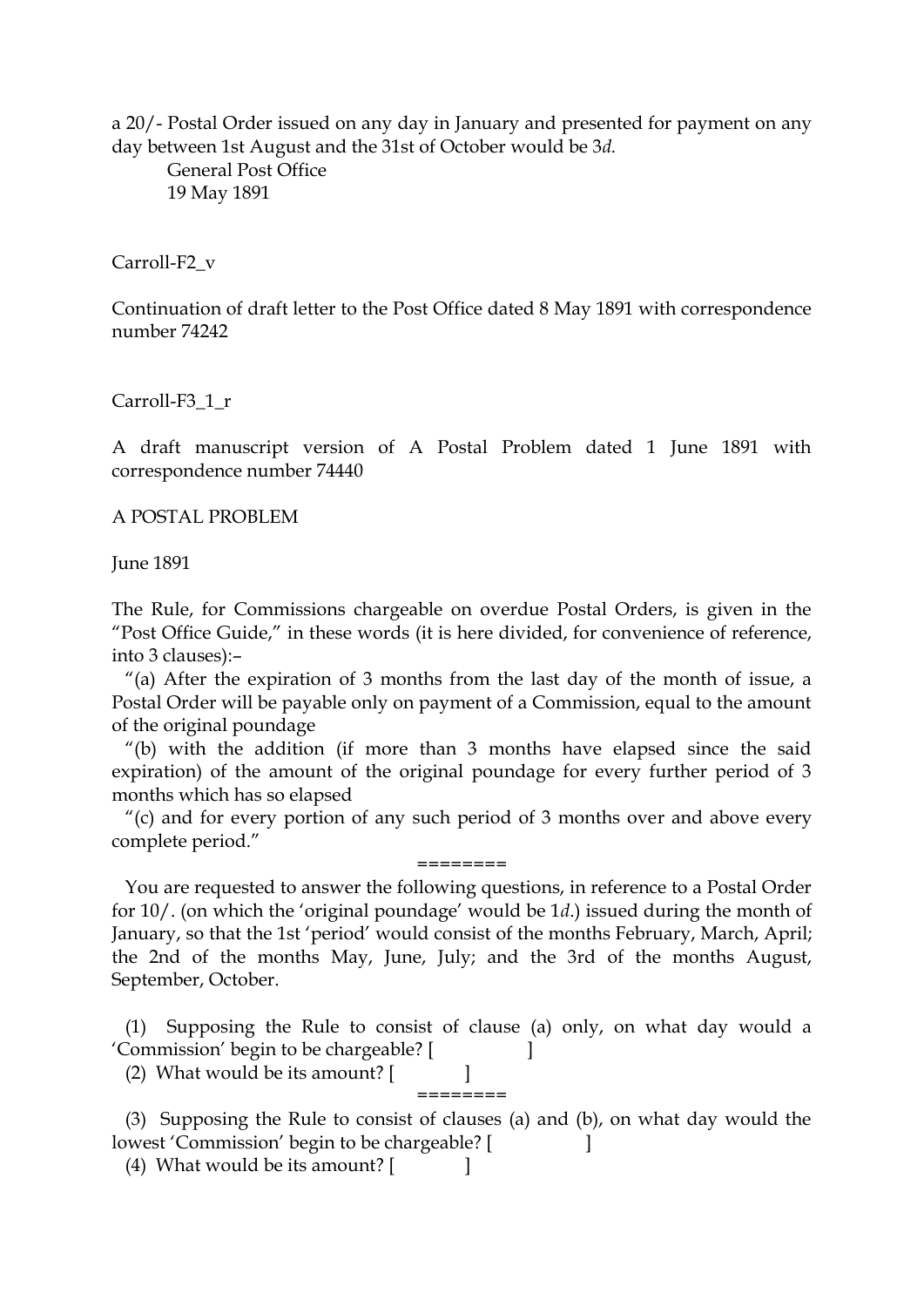(5) On what day would a larger 'Commission' (being the sum of 2 'Commissions') begin to be chargeable? [ (6) What would be its amount?  $\begin{bmatrix} \end{bmatrix}$ ======== (7) On what day would a yet larger 'Commission' begin to be chargeable?  $[$   $]$ (8) What would be its amount? [ ] ======== (9) Taking the Rule as consisting of all 3 clauses, in *which* of the above-named 3 'periods' does clause (c) first begin to take effect? [ ] (10) *Which* day, of any 'period,' is the earliest on which it can be said that a 'portion' of the 'period' has elapsed? [ ] (11) On what day would the lowest 'Commission' begin to be chargeable?  $[$   $]$ (12) What would be its amount?  $\begin{bmatrix} \phantom{a} \end{bmatrix}$ (13) On what day would a larger 'Commission' begin to be chargeable?  $[$   $]$ (14) What would be its amount?  $\begin{bmatrix} \phantom{a} \end{bmatrix}$ (15) On what day would a yet larger 'Commission' begin to be chargeable?  $[$   $]$ (16) What would be its amount?  $\begin{bmatrix} 1 \end{bmatrix}$ Signature \_\_\_\_\_\_\_\_\_\_\_\_\_\_\_\_\_  $Date$   $\_\_$ ======== Carroll-F3\_1\_v The verso is blank Carroll-F3\_2\_r

Continuation of draft manuscript version of A Postal Problem dated 1 June 1891 with correspondence number 74440

Carroll-F3\_2\_v

The verso is blank

Carroll-F4\_r

Manuscript questionnaire on the Postal Problem with answers completed by George Denman (1819-1896), judge of the High Court, and signed by him. The original questionnaire had Dodgson's correspondence number 74426 and was dated 30 May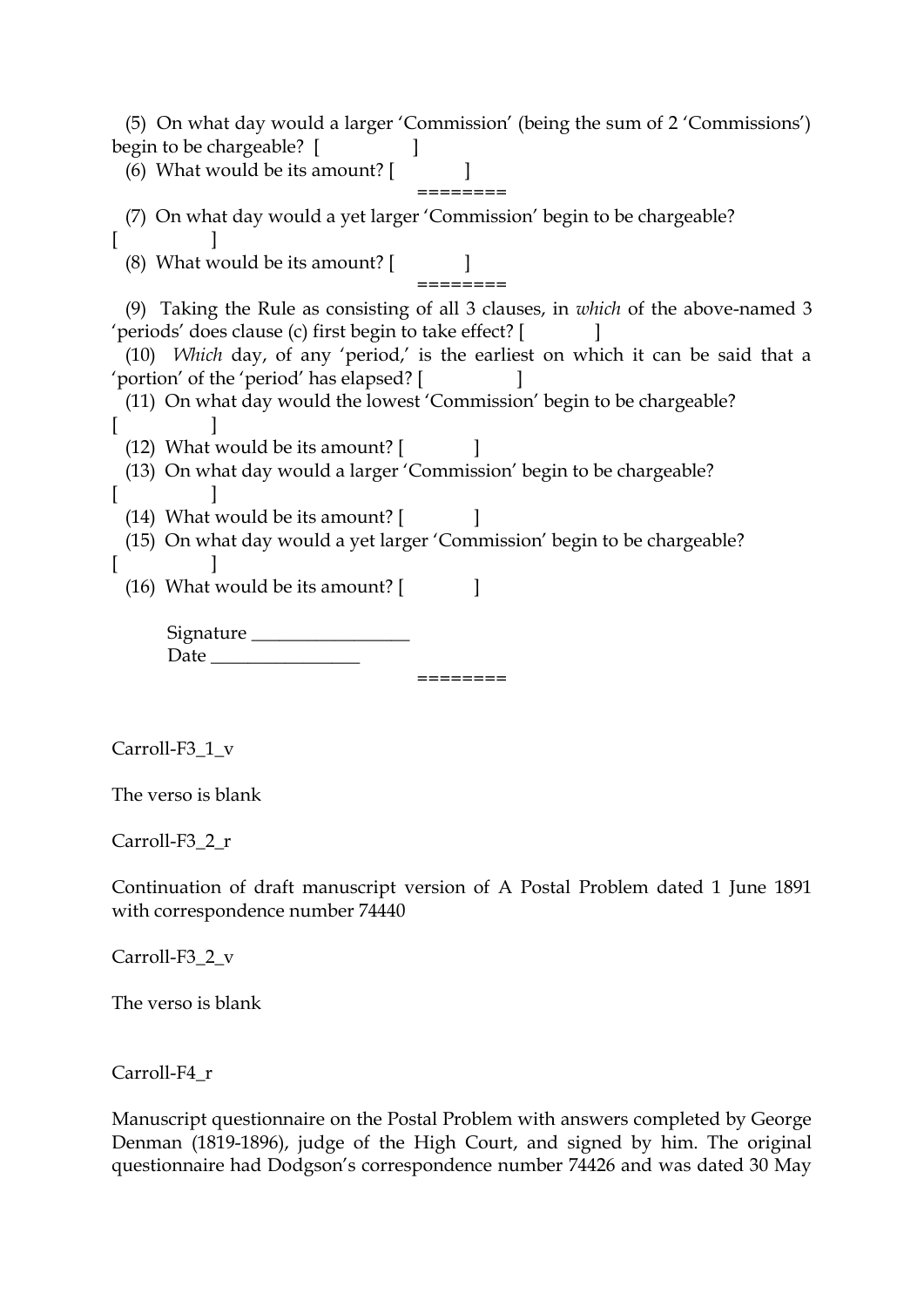1891. Denman's response had Dodgson's correspondence number 74436 and was dated 1 June 1891. A transcript is given below:

(*a*) After the expiration of 3 months from the last day of the monthly issue, a Postal Order will be payable only on payment of a Commission, equal to the amount of the original poundage

(*b*) with the addition (if *more* than 3 months have elapsed since the said expiration) of the amount of the original poundage for every *further* period of 3 months which has so elapsed

(*c*) and for every portion of any such period of 3 months over and above every complete period.

# ========

Questions on above.

(1) A Postal Order, on which the original poundage is 1*d*., is issued in January, and presented in September. Supposing the Rule consisted of *clause (a) only*, what would the presenter have to pay?  $[$   $]$ 

(2) Supposing it consisted of clauses (*a*) and (*b*), what would he have to pay?  $\begin{bmatrix} \ \ \ \ \ \ \ \end{bmatrix}$ 

(3) Supposing it consisted of all 3 clauses, what would he have to pay? [ ]

(4) Supposing it consisted of all 3 clauses, on what day would the lowest charge begin to be chargeable? [ ]

(5) On what day would the first *rise* in charges occur? [ ]

 $(6)$  On what day would the second rise in charges occur?  $\begin{bmatrix} 1 \\ 1 \end{bmatrix}$ ========

Signature \_\_\_\_\_\_\_\_

Denman's answers to the six questions were:

(1) 1*d*. (2) 2*d*. (3) 3*d*. (4) 1st May (5) 1st August (6) on presentation after the 1st August

Carroll-F4\_v

Verso shows Dodgson's correspondence number 74436 in bottom right corner (Denman's response)

Carroll-F6\_01\_r

Answers to "Postal Problem" dated 5 June 1891

Analysis of the sixteen responses to Dodgson's questionnaire from six correspondents (not named but listed only by Greek letters). Not all the questions were answered, and there is variation in the responses, confirming the ambiguity suggested by Dodgson.